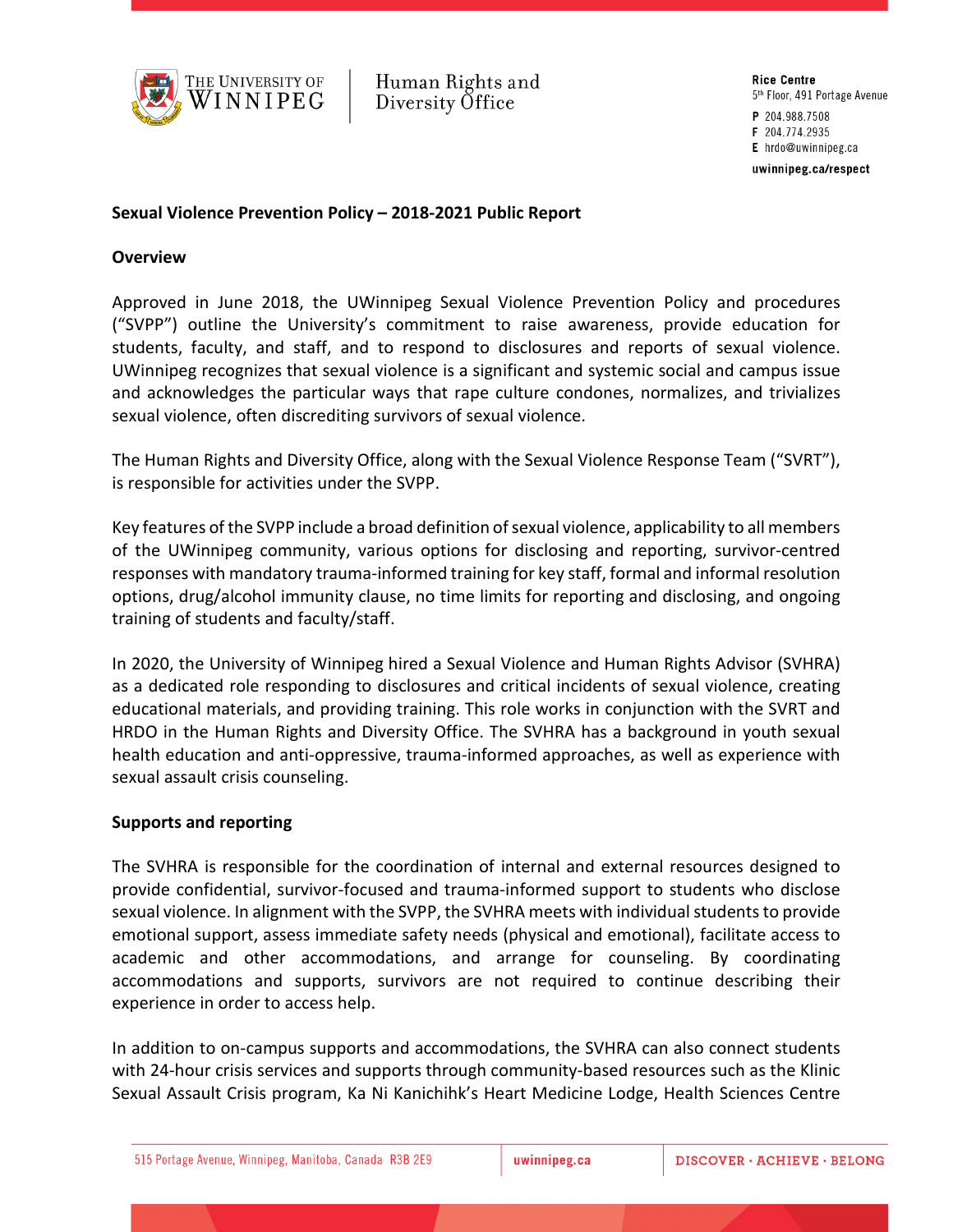Sexual Assault Nurse Examiner, child welfare organizations and, where appropriate, law enforcement.

Many of the internal supports and accommodations are facilitated by members of the SVRT, an interdisciplinary team which includes senior managers from Student Services, Campus Housing, Campus Security, and a Wellness Centre Counselor specialized in sexual violence. The SVRT also provides guidance and advice to the SVHRA based on their years of experience working with survivors of sexual violence.

The University also accepts reports of sexual violence to its HRDO and offers formal and informal resolution options to survivors including investigation, mediation, restorative justice, and other responses as appropriate. The HRDO also receives disclosures of sexual violence from faculty and staff and helps facilitate any needed accommodation, as well as offering advice, providing training, and directing the overall UWinnipeg response to sexual violence.

## **Prevention and Education**

In addition to providing direct support to survivors who disclose sexual violence, the SVHRA and HRDO play a key role in prevention of sexual violence through the creation and delivery of education and awareness initiatives, with the assistance of the SVRT.

Education and training sessions designed to create awareness and prevent/respond appropriately to sexual violence are delivered annually throughout the year in both open sessions and for targeted audiences of faculty, staff, and students. All staff and faculty were trained in 2018, with ongoing education being delivered in 2019-2021. While educational efforts were moved online due to COVID-19 in 2020-2021, this past year saw record training attendance for faculty and staff. For 2021-2022, plans are underway to provide updated training for all departments and via open sessions for faculty. An online training module is being uploaded to the website in late 2021.

The faculty and staff sexual violence training was reviewed and updated for the 2020-2021 year. Faculty and staff education is focused on the pillars of a compassionate response, prevalence of sexual violence, myths/attitudes, definitions, impacts of sexual violence, responding appropriately to disclosures, and available resources and supports. A new, in-depth Responding to Disclosures training was created by the SVHRA and delivered to staff and faculty in open sessions in 2021.

All students receive Sexual Violence Prevention Policy training during first year orientation, with specialized sessions offered for certain groups including Grad Studies, Residence Assistants, and Athletes. A video was created for the general Fall/Spring online orientations to ensure continuity of messaging during COVID-19. Featuring key staff members responsible for the UW sexual violence response, the video provided information on consent, responding to disclosures, and preventing sexual violence, and highlighted internal and external supports that are non